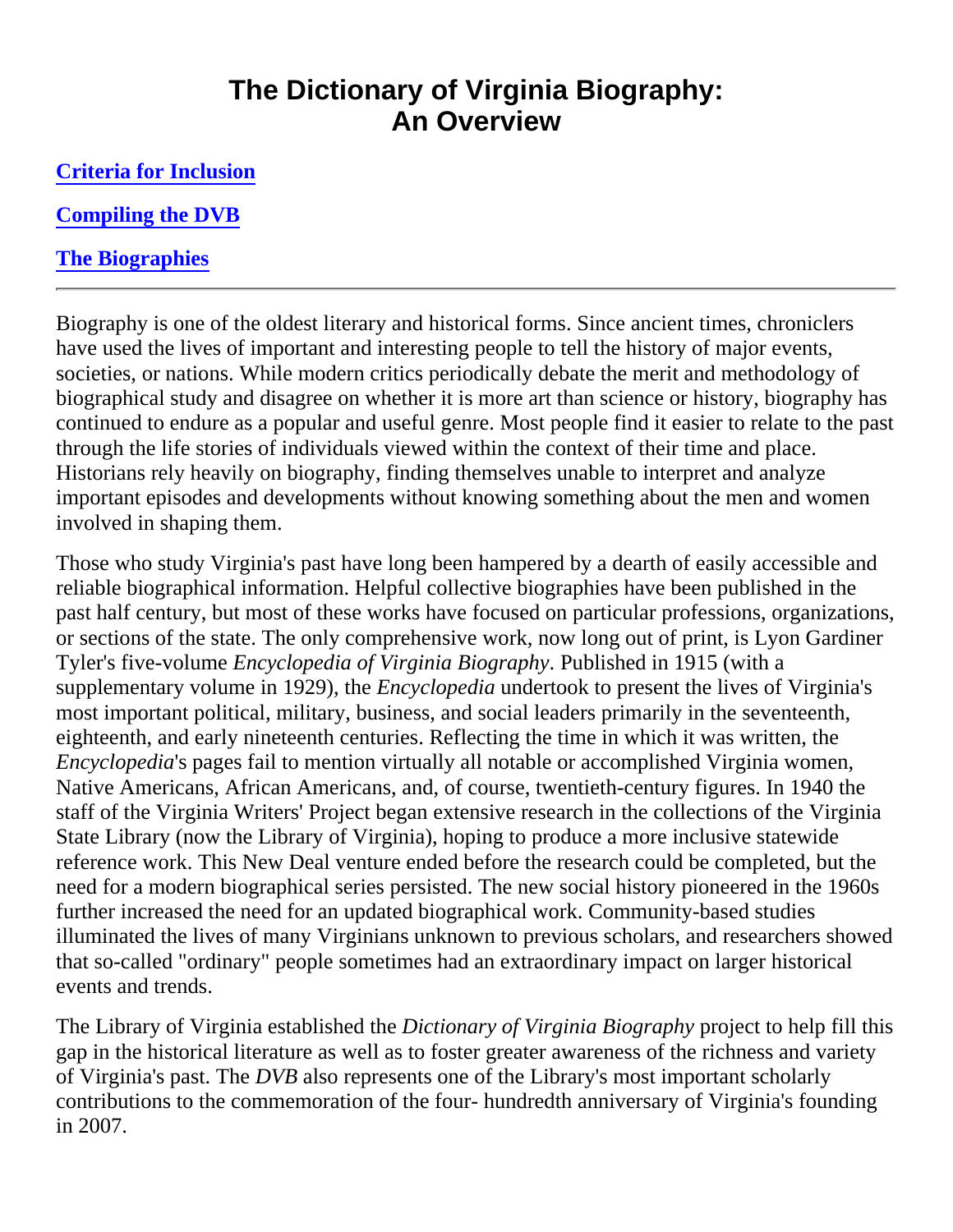#### **Criteria for Inclusion**

<span id="page-1-0"></span>The *Dictionary of Virginia Biography*, or *DVB*, is a multivolume historical reference work intended for teachers, students, librarians, historians, journalists, genealogists, museum professionals, and other researchers who have a need for biographical information about those Virginians who, regardless of place of birth or death, made significant contributions to the history or culture of their locality, state, or nation. From the late sixteenth through the eighteenth centuries, the term *Virginia* has been applied to territory much farther north, south, and west on the North American continent than the state's modern-day borders. For purposes of the *DVB*, Virginia is defined by the state's current geographic boundaries, plus Kentucky prior to statehood in 1792 and West Virginia prior to statehood in 1863. With a few exceptions, no person is included who did not live a significant portion of his or her life in Virginia.

A biographical reference work such as the *DVB* cannot possibly include every interesting or successful person who lived in the past, but it should encompass all those who had an important impact on their communities or who achieved extraordinary recognition from their contemporaries or from posterity. The definition of significance necessarily varies from century to century, from one geographic region to another, and from one field of endeavor to another.

Certain categories of people, most of whom were involved in public life, are included automatically because their participation in events of great consequence has made them frequent subjects of requests for biographical information. The categories of automatic inclusion are: Virginia-born presidents of the United States; governors and lieutenant governors of Virginia (including absentee royal governors); members of the governor's Council during the colonial period and of the Council of State between 1776 and its abolition in 1851; Speakers of the House of Burgesses, the House of Delegates, and the Senate of Virginia; African American and female members of the General Assembly; Virginia members of the Continental Congress, the Confederation Congress, the United States Congress, and the Confederate States Congress; cabinet officers of the United States and the Confederate States governments resident in Virginia when appointed; justices of the United States Supreme Court and judges of the United States appellate and district courts resident in Virginia when appointed; judges of the highest appellate court in Virginia; attorneys general of Virginia; members of all Virginia constitutional conventions from 1776 through 1902 and of the federal constitutional convention of 1787; members of the Virginia Ratification Convention of 1788 and of the Secession Convention of 1861; members of the Virginia State Corporation Commission; general officers from Virginia in the American Revolution, the War of 1812, and the Civil War; winners of major national or international awards, such as Pulitzer and Nobel Prizes; presidents of important national or international organizations; and presidents of the major institutions of higher education in Virginia.

Most of the persons who are included in the *Dictionary of Virginia Biography* do not fall into one of these automatic categories. Rather, they are Virginians whose lives and careers made them exceptional in their communities and professions. Some are associated with unusually important or notorious events, such as Floyd Allen, principal in the 1912 gunfight in the Carroll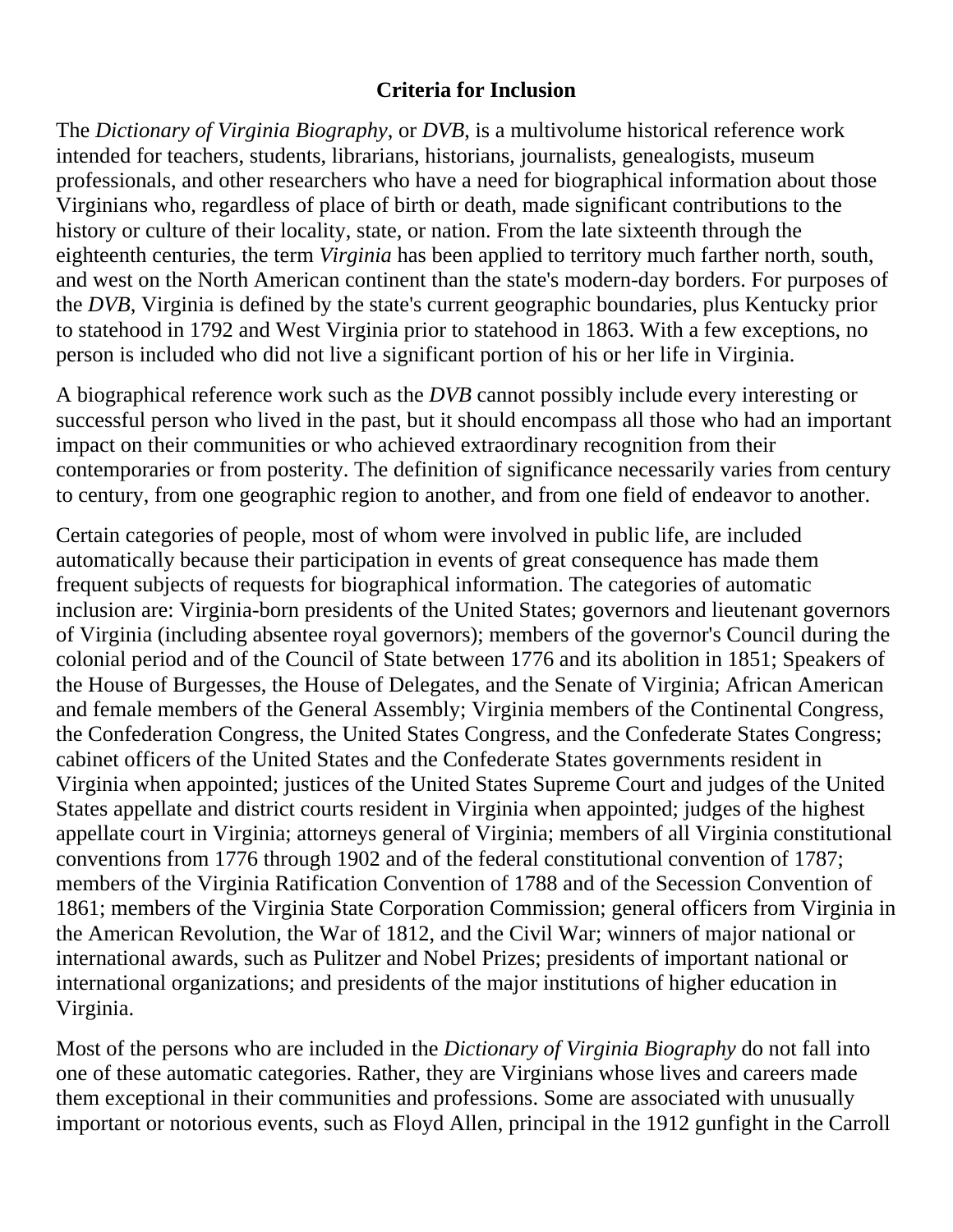County courthouse, and the slave Mary Aggie, defendant in a precedent-setting court case. Others, such as frontierswoman Anne Hennis Trotter "Mad Anne" Bailey, are included because they became legendary figures and require a reliable biographical entry that separates fact from fiction.

As a historical reference work, the *Dictionary of Virginia Biography* does not include persons living at the time of publication. Military and naval officers temporarily residing in Virginia also fall outside the selection criteria. As a general rule, persons who moved to Virginia to take employment with the United States government and whose distinction in their professional or political careers was entirely associated with United States government service are not included.

The many native Virginians who have left the state in pursuit of fame, fortune, or professional success pose more complicated questions of inclusion. Many expatriates achieved significant national or international success in fields that they could not pursue at the highest levels in Virginia, such as diplomacy, military service, the theater, or sports. In the process many of them have ceased to be identified in the public eye as Virginians, and their limited contributions to Virginia's history and culture do not justify including entries on them in the *Dictionary of Virginia Biography*. One such person is the singer Pearl Bailey who, though born in Virginia, did not pursue her career in the state and instead became a truly national figure. The lives and careers of many other people became inextricably linked with other places, such as Great Britain (Nancy Langhorne Astor, viscountess Astor), Kentucky (Henry Clay), or Texas (Sam Houston), and they are not included because their lives are not normally regarded as integral parts of Virginia's history and culture.

Some native Virginians who left the state will be included if they continued to identify themselves as Virginians, if their contemporaries regarded them as Virginians, or if they left such convincing evidence of their permanent attachment to Virginia that their lives and their careers elsewhere cannot be separated from the Virginia context. Public administrator Robert Franklin Bane and illustrator Walter Joseph Biggs are examples. The editors have considered each of these cases individually and have tried to keep the focus on the history and culture of Virginia.

Family history research has played an important part in the production of the *Dictionary of Virginia Biography,* although the biographies do not contain a full genealogical record of Virginia's most influential families. Authors have noted family relationships, as needed, to find, verify, and correct dates of birth, death, and marriage; to identify or enumerate parents, children, siblings, and spouses; to evaluate the role of important family members in a subject's life; and to take notice of other family members whose lives a subject strongly influenced.

In the process of conducting research in original records, *DVB* contributors have discovered many new sources of information, verified or corrected many dates, and overturned several old assumptions. An example is the biography of David Bell, who died in December 1799, eleven years after he represented Buckingham County in the ratification convention of 1788. The few references to Bell in secondary sources identify him as an aging brother-in-law of Revolutionary statesman Archibald Cary. During the research on Bell's life, the contributor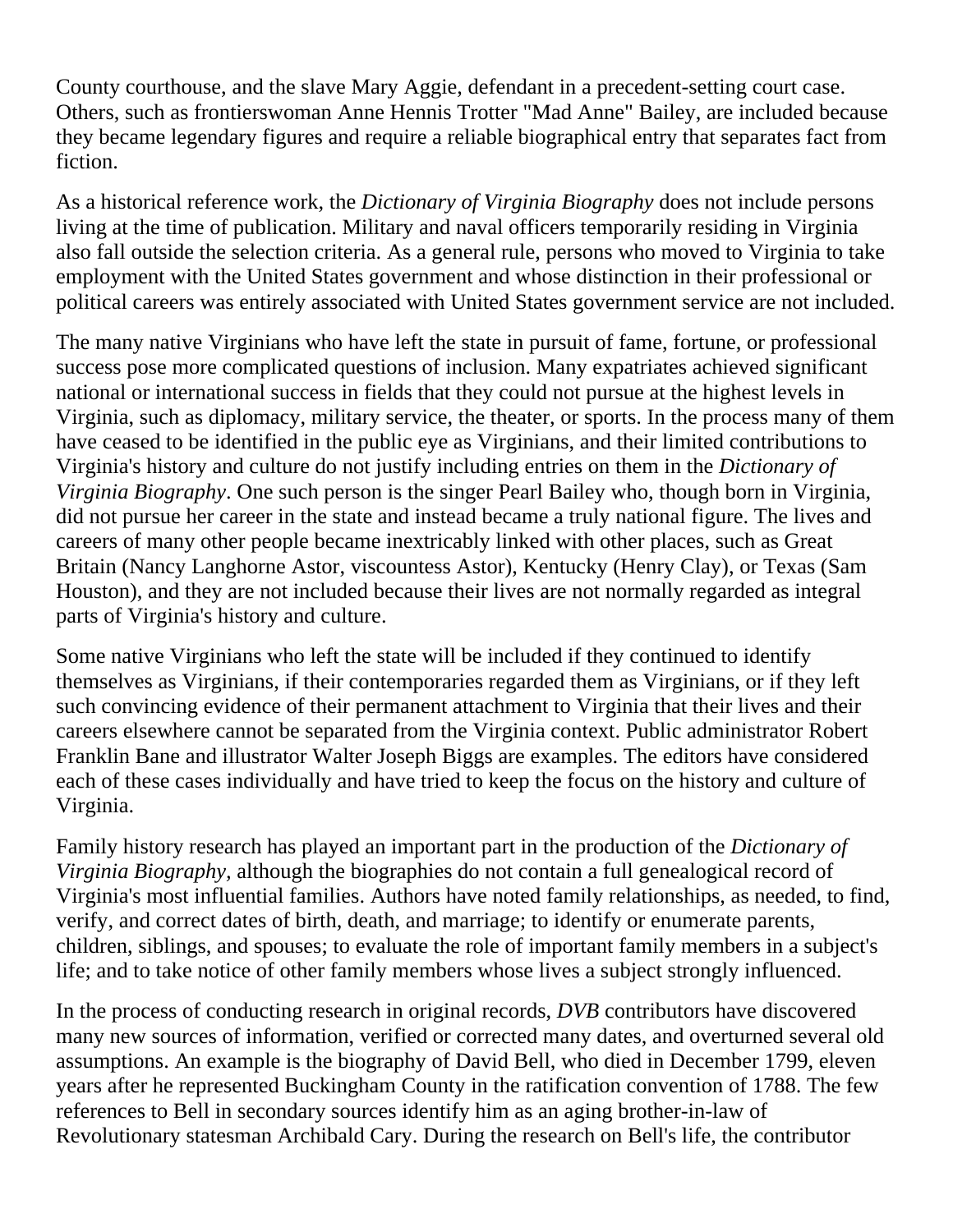discovered that Cary's brother-in-law David Bell had actually died in 1770 and that the convention delegate from Buckingham County was that man's second son of the same name. Another instance involves Edward Bennett, one of the great seventeenth-century merchants of England and the Netherlands. He was the head of a large and far-flung trading family, and several of his close relatives rose to economic and political prominence in Virginia. The name Edward Bennett appears on the list of burgesses for the General Assembly session in the spring of 1628. If this burgess had been Edward Bennett the famous merchant, he certainly would have warranted inclusion in the *DVB*. Careful research, however, revealed that the merchant Bennett was residing at that same time in Hamburg, where he was serving as deputy governor of the English merchant community in that German city. Since he could not have been in Jamestown and Hamburg simultaneously, clearly it was one of his namesake kinsmen who served in the General Assembly in 1628. The famous merchant and paterfamilias may never have resided in Virginia at all, or if he did it was for so brief a time as to place him outside the criteria for the *DVB*.

## **Compiling the DVB**

<span id="page-3-0"></span>Dictionary of Virginia Biography was a daunting one. The project's inception in the mid-1980s enabled the *DVB* staff and contributors to benefit from many technological advances. The advent of desktop computers equipped with sophisticated word-processing and data-management programs made an ambitious project such as the *DVB* much more feasible and manageable. Research across four centuries of Virginia history has also been facilitated tremendously in recent years by the nationwide conversion of paper-based library and manuscript catalogs to online, searchable databases. In addition, there has been tremendous growth in the number of collection analyses, finding aids, and indexes to original source material appearing in published, microfilm, and electronic formats. The development of Internet technology has further revolutionized traditional research methodologies, particularly in the area of biography. Only a few keystrokes are now necessary to search for personal names in the Virginia Colonial Records Project, Virginia's Revolutionary and Civil War Pension Records, or the Research Libraries Information Network (RLIN) database of manuscript holdings, to name only a few of the thousands of resources to which researchers can gain access by computer in their libraries, offices, and homes.

The wonders of technology have transformed the way historians practice their craft and enhanced their ability to ferret out new information, but they cannot overcome the many frustrating realities that continue to plague students of Virginia history. It is difficult, and occasionally impossible, to research particular periods and topics comprehensively because of the loss of many of the state's records to war, fire, natural disaster, and neglect. And despite the recent surge of innovative scholarship ranging from early Chesapeake settlement to the twentieth-century political arena, for a myriad of important Virginia subjects too little is still known because the topics have yet to be explored seriously. The editors of the *DVB* have striven since the beginning of the project to surmount these obstacles, to the extent possible, through creative and careful research, understanding that the quality and usefulness of the project would depend in large part on the thoroughness of the quest for potential *DVB* subjects.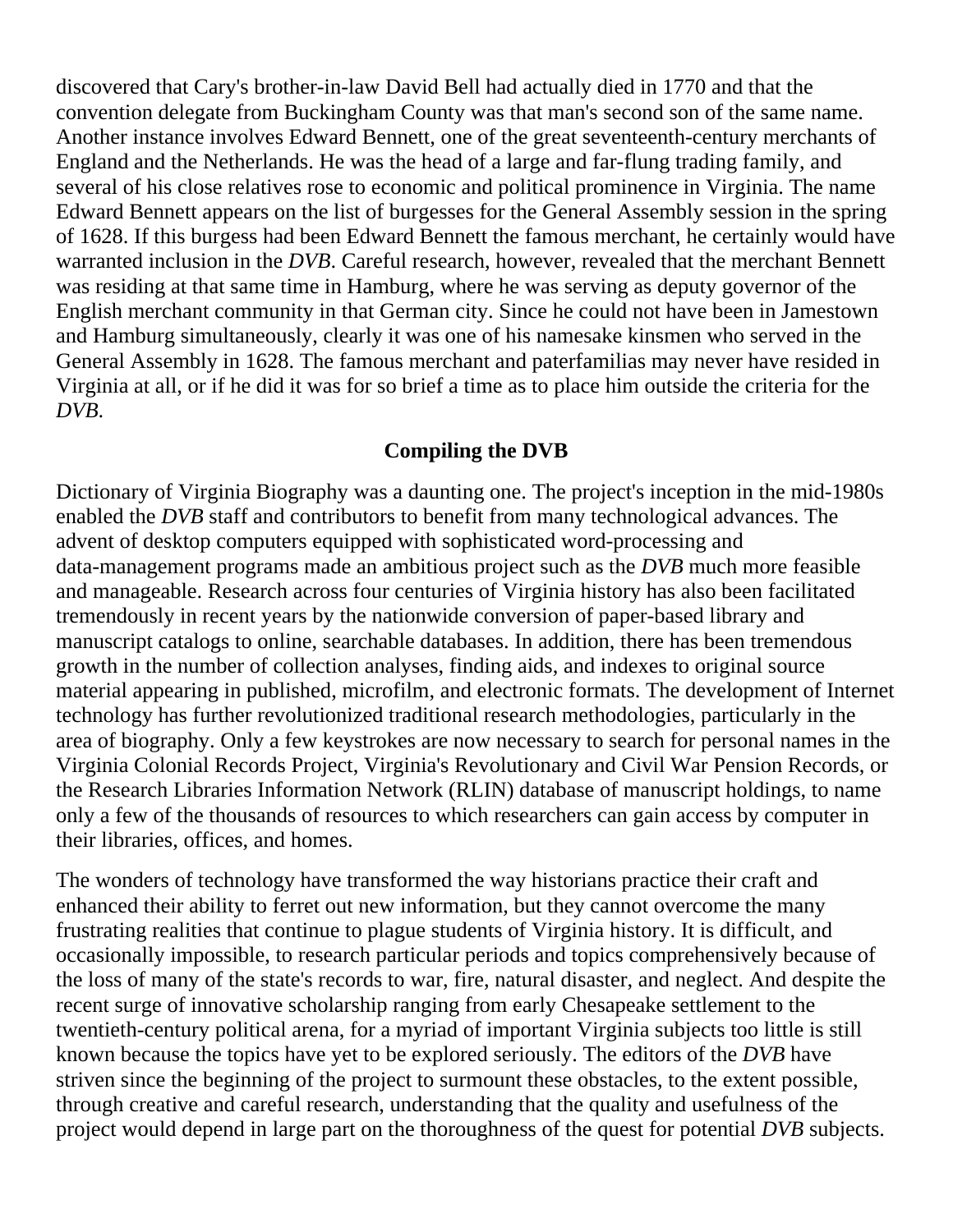The editors began the search for *Dictionary of Virginia Biography* candidates by surveying all existing nineteenth- and twentieth-century reference works, encyclopedias, directories, and historical journals containing biographical information on Virginians. Once this task was completed, they spent several years reading the extensive printed literature in the Library's vast collection relating to Virginia's towns, cities, counties, churches, schools, businesses, professions, industries, social and cultural organizations, political institutions, military units, and reform societies. Much of this material consisted of books and articles written by modern-day historians, but a large proportion of the Library's collection also comprises annual reports, yearbooks, catalogs, promotional brochures, and commemorative publications issued through time by community organizations across the state. These works in particular proved to be gold mines for biographical information about Virginians whose stories have not yet been adequately told elsewhere. For example, a systematic survey of the surviving records of women's voluntary associations and the extant issues of nineteenth- and twentieth-century African American newspapers helped to fill important gaps in the existing historiography. *DVB* staff members traveled to the state's leading public libraries and historical repositories to study their rich printed and manuscript resources and regularly sought the advice of local historians, genealogists, subject specialists, and scholars whose collective expertise extended well beyond the available published sources.

When the initial search for *DVB* candidates concluded, the editorial staff had compiled a list of 18,500 possible subjects. Further research to assess and substantiate each potential subject's significance within the project's selection criteria substantially pared down this list. The final number of biographies to be published in the completed *DVB* series is expected to be about 6,000.

## **The Biographies**

<span id="page-4-0"></span>The entries in the *Dictionary of Virginia Biography* appear in alphabetical order. Where two or more subjects share the same name, they appear in chronological order by date of birth. Insofar as possible, persons of the same name are distinguished by their dates, not by the confusing and changing use of appellations such as *Jr.* and *Sr.*, or by Roman numerals, unless the subjects always identified themselves in that way. Subjects holding titles of nobility will appear under the title in its proper alphabetical order. Thus the biography of Governor Norborne Berkeley, baron de Botetourt, will appear under *Botetourt* with a cross reference at *Berkeley, Norborne*. When a woman had more than one surname during her lifetime, the biography will be included under the name by which she became famous or under which she is most likely to be looked up, usually but not always the last surname. For example, Frances Culpeper married three times to Samuel Stephens, Sir William Berkeley, and Philip Ludwell. She is best known to students of Virginia's colonial history as Lady Frances Berkeley, and the biography of Frances Culpeper Stephens Berkeley Ludwell will consequently appear under *Berkeley, Frances*, with a cross-reference under her last married surname, *Ludwell*.

Some people who spent all or parts of their lives as slaves and left no recoverable surname will be listed under the name they used. For example, Gabriel, who was hanged in October 1800 for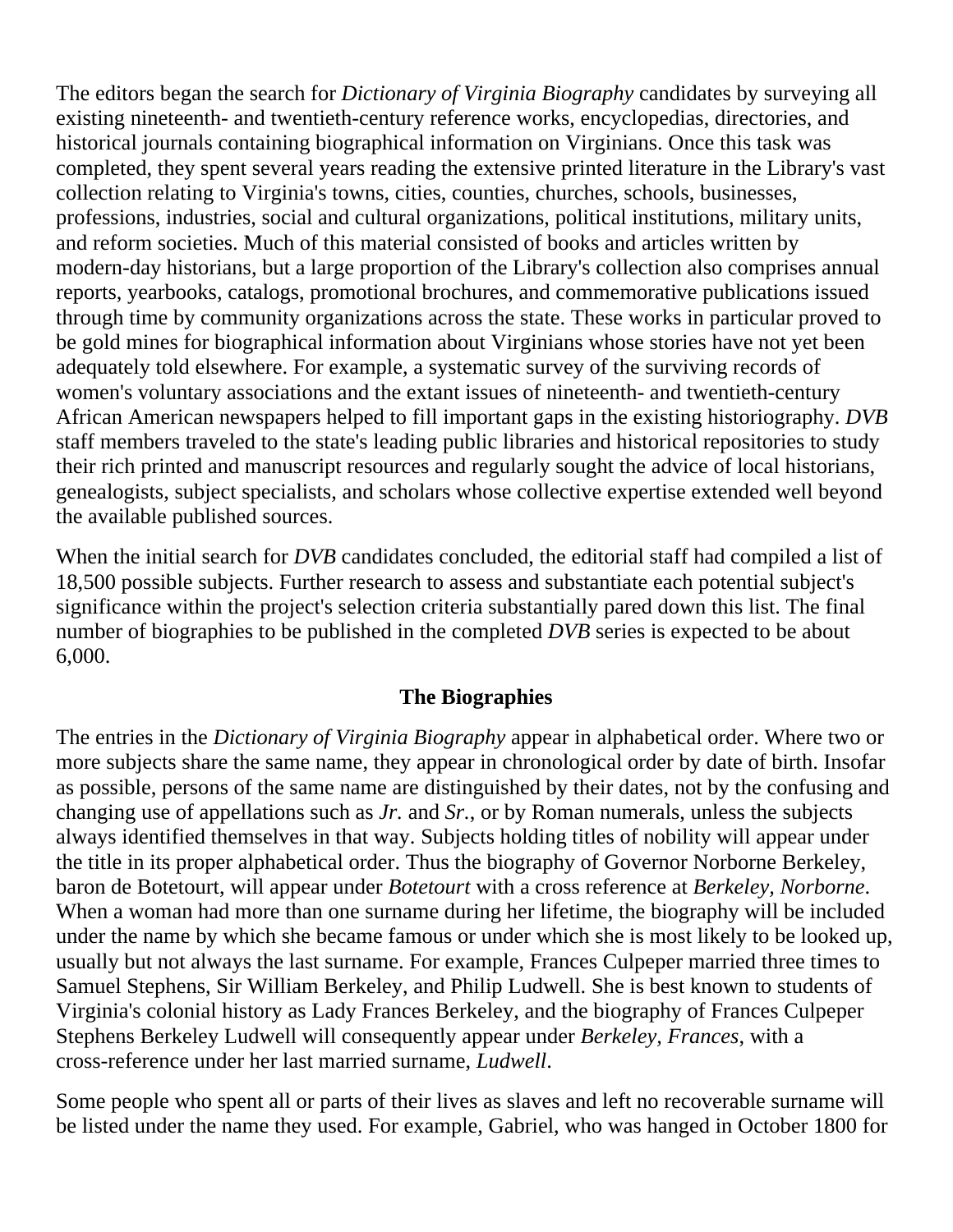organizing an antislavery conspiracy, is identified in some older reference works as Gabriel Prosser, but the surname belonged to his owner and was not applied to him at the time of his sudden fame. His entry will be given under the single name of Gabriel, rather than Gabriel Prosser. By the same line of reasoning the slave named James, who gained his freedom for his meritorious services during the American Revolution and subsequently took the surname Lafayette, will be listed as James Lafayette, the appellation that he chose, and not as James Armistead (Armistead being the surname of his owner), although some subsequent accounts refer to him as James Armistead or James Armistead Lafayette.

The biographies of Native American Virginians will also be listed under the name that each person used during his or her lifetime, when that can be determined accurately. It is often impossible to know precisely which name (or spelling of a name) sixteenth- or seventeenthcentury Native Americans preferred, for the evidence documenting their lives is commonly derived from accounts written by English and other European explorers and settlers. When it is not possible to determine the authentic rendering of a Native American name, or when a Native American became widely known by another name in the surviving records, the name that can best be documented will be used. The biography of Powhatan's famous daughter, therefore, will appear under Pocahontas, the name by which she was known to the Jamestown settlers and to history ever since, with cross-references for her given Indian name, Matoaka, and for the English name by which she was known after her marriage, Rebecca Rolfe.

All dates before Parliament's adoption of the Gregorian, or New Style, calendar for Great Britain and its colonies in 1752 are rendered in the *DVB* in the way that modern scholarship treats them. The new year is understood to begin on 1 January rather than on 25 March, which had been the case with the Julian, or Old Style, calendar. Colonial Virginians were accustomed to the two calendar systems and often combined them to avoid confusion. A date could, for example, be rendered as February 1714/5--that is, February 1714 by the Julian calendar, February 1715 by the Gregorian calendar. In the *Dictionary of Virginia Biography*, the date will be given in the modern form according to the Gregorian calendar.

Names of Virginia counties, cities, and towns ordinarily appear without additional identification, unless they are too obscure to be familiar to a general reader. Counties, cities, and towns outside Virginia are normally followed by the name of the colony, state, or nation in which they are found unless there is no possibility of confusion. Spellings of place-names follow the latest edition of *Merriam Webster's Geographical Dictionary* supplemented by Thomas H. Biggs, *Geographic and Cultural Names in Virginia* (1974).

A concise bibliographical source note follows each *DVB* entry. The source notes are not comprehensive lists of all materials used in preparing the biographies. They are intended rather as references to the most important primary and secondary sources for further research on each subject, including citations of obituaries and, if known, the location of at least one formal portrait or other likeness. The bibliographical notes do not contain references to the archival location of original county and municipal government records and record groups because many of these records are readily available elsewhere in other formats, such as microforms, and also